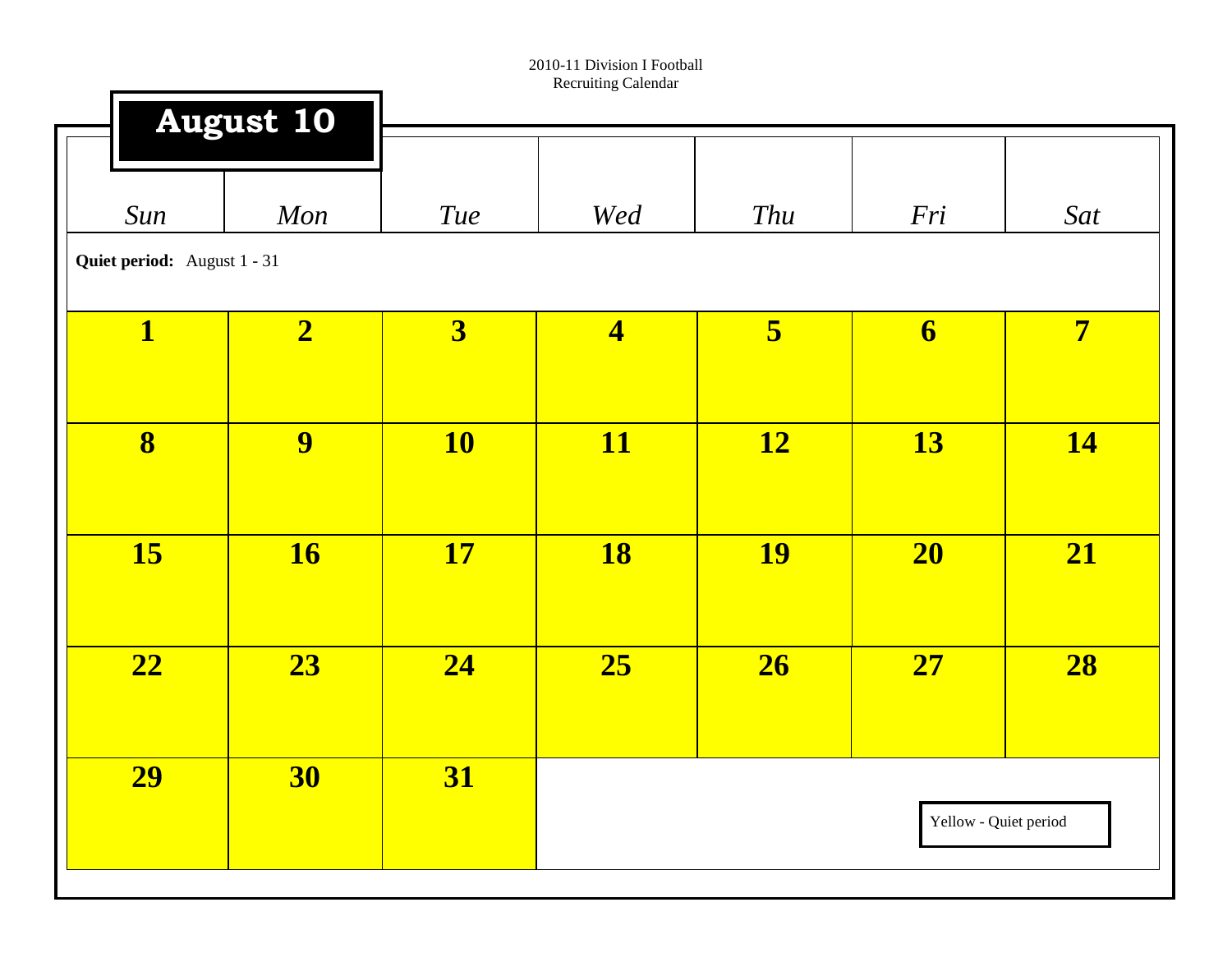| September 10 |            |                                                   |                |                                                                                                                               |                                                                                                                                                                                                                                                                                                                                                               |
|--------------|------------|---------------------------------------------------|----------------|-------------------------------------------------------------------------------------------------------------------------------|---------------------------------------------------------------------------------------------------------------------------------------------------------------------------------------------------------------------------------------------------------------------------------------------------------------------------------------------------------------|
| Mon          | <b>Tue</b> | Wed                                               | Thu            | Fri                                                                                                                           | Sat                                                                                                                                                                                                                                                                                                                                                           |
|              |            |                                                   |                |                                                                                                                               |                                                                                                                                                                                                                                                                                                                                                               |
|              |            |                                                   |                |                                                                                                                               |                                                                                                                                                                                                                                                                                                                                                               |
|              |            | 1                                                 | $\overline{2}$ | 3                                                                                                                             | $\overline{4}$                                                                                                                                                                                                                                                                                                                                                |
| 6            | 7          | 8                                                 | 9              | <b>10</b>                                                                                                                     | 11                                                                                                                                                                                                                                                                                                                                                            |
| 13           | <b>14</b>  | <b>15</b>                                         | <b>16</b>      | <b>17</b>                                                                                                                     | <b>18</b>                                                                                                                                                                                                                                                                                                                                                     |
| 20           | 21         | 22                                                | 23             | 24                                                                                                                            | 25                                                                                                                                                                                                                                                                                                                                                            |
| <b>27</b>    | 28         | 29                                                | 30             |                                                                                                                               | Yellow - Quiet period<br>Blue - Evaluation period                                                                                                                                                                                                                                                                                                             |
|              |            | Quiet period: September 1 - 30 *(see explanation) |                | educational institution on more than one calendar day during this period. All other dates shall be considered a quiet period. | *Evaluation period: Not exceeding a period of 42 evaluation days (54 for U.S. service academies) during the months of September, October and November selected at the<br>discretion of the institution and designated in writing in the office of the director of athletics; authorized off-campus recruiters shall not visit a prospective student-athlete's |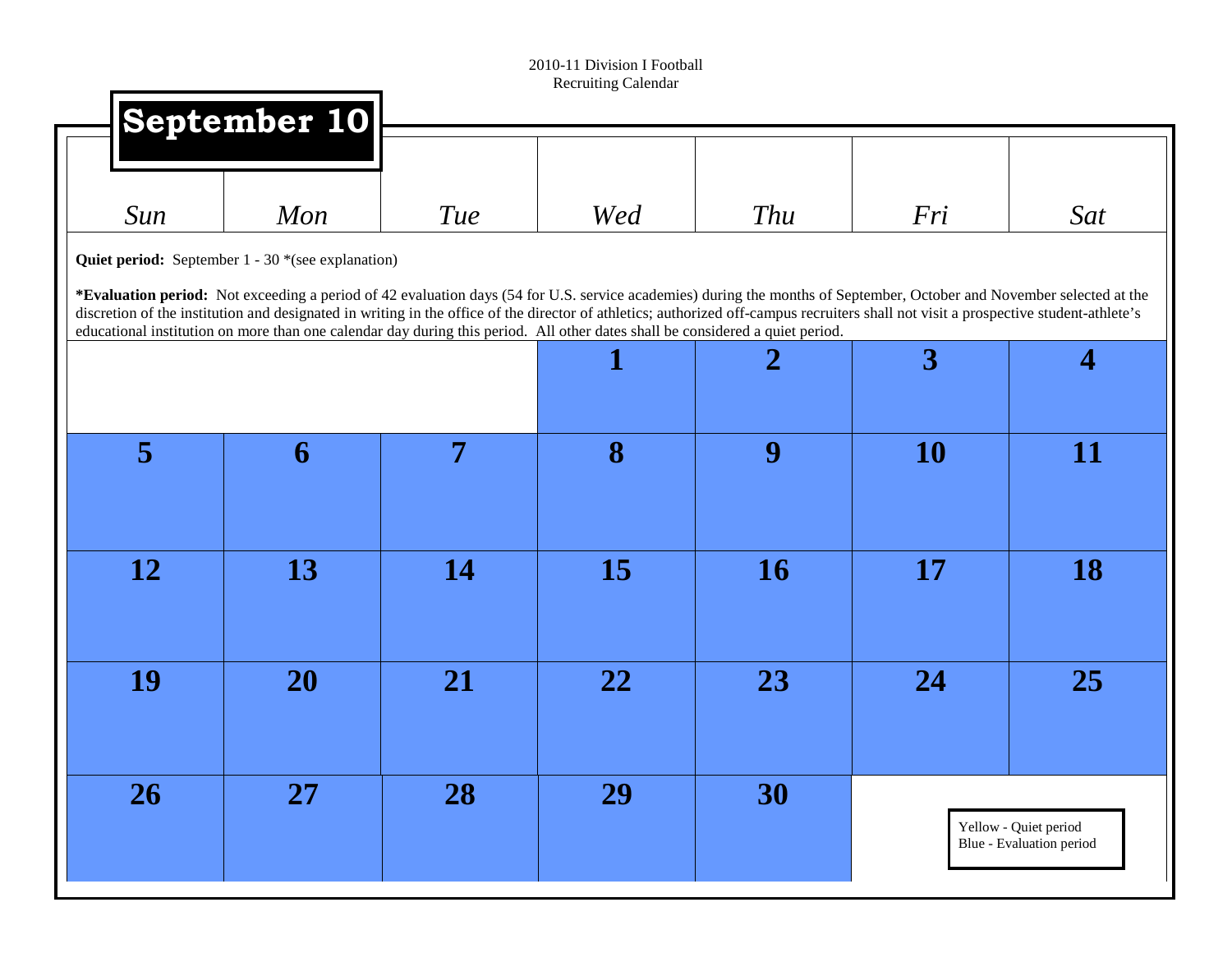|                         | October 10                                                                                                                                                                                                                                                                                                                                                    |     |           |           |                       |                          |
|-------------------------|---------------------------------------------------------------------------------------------------------------------------------------------------------------------------------------------------------------------------------------------------------------------------------------------------------------------------------------------------------------|-----|-----------|-----------|-----------------------|--------------------------|
| Sun                     | Mon                                                                                                                                                                                                                                                                                                                                                           | Tue | Wed       | Thu       | Fri                   | Sat                      |
|                         | Quiet period: October 1 - 31 *(see explanation)                                                                                                                                                                                                                                                                                                               |     |           |           |                       |                          |
|                         | *Evaluation period: Not exceeding a period of 42 evaluation days (54 for U.S. service academies) during the months of September, October and November selected at the<br>discretion of the institution and designated in writing in the office of the director of athletics; authorized off-campus recruiters shall not visit a prospective student-athlete's |     |           |           |                       |                          |
|                         | educational institution on more than one calendar day during this period. All other dates shall be considered a quiet period.                                                                                                                                                                                                                                 |     |           |           |                       |                          |
|                         |                                                                                                                                                                                                                                                                                                                                                               |     |           |           | $\mathbf{1}$          | $\overline{2}$           |
|                         |                                                                                                                                                                                                                                                                                                                                                               |     |           |           |                       |                          |
| $\overline{\mathbf{3}}$ | $\overline{4}$                                                                                                                                                                                                                                                                                                                                                | 5   | 6         | 7         | 8                     | 9                        |
|                         |                                                                                                                                                                                                                                                                                                                                                               |     |           |           |                       |                          |
|                         |                                                                                                                                                                                                                                                                                                                                                               |     |           |           |                       |                          |
| 10                      | 11                                                                                                                                                                                                                                                                                                                                                            | 12  | 13        | <b>14</b> | 15                    | <b>16</b>                |
|                         |                                                                                                                                                                                                                                                                                                                                                               |     |           |           |                       |                          |
|                         |                                                                                                                                                                                                                                                                                                                                                               |     |           |           |                       |                          |
| 17                      | 18                                                                                                                                                                                                                                                                                                                                                            | 19  | 20        | 21        | 22                    | 23                       |
|                         |                                                                                                                                                                                                                                                                                                                                                               |     |           |           |                       |                          |
|                         |                                                                                                                                                                                                                                                                                                                                                               |     |           |           |                       |                          |
| 24/31                   | 25                                                                                                                                                                                                                                                                                                                                                            | 26  | <b>27</b> | 28        | 29                    | 30                       |
|                         |                                                                                                                                                                                                                                                                                                                                                               |     |           |           | Yellow - Quiet period |                          |
|                         |                                                                                                                                                                                                                                                                                                                                                               |     |           |           |                       | Blue - Evaluation period |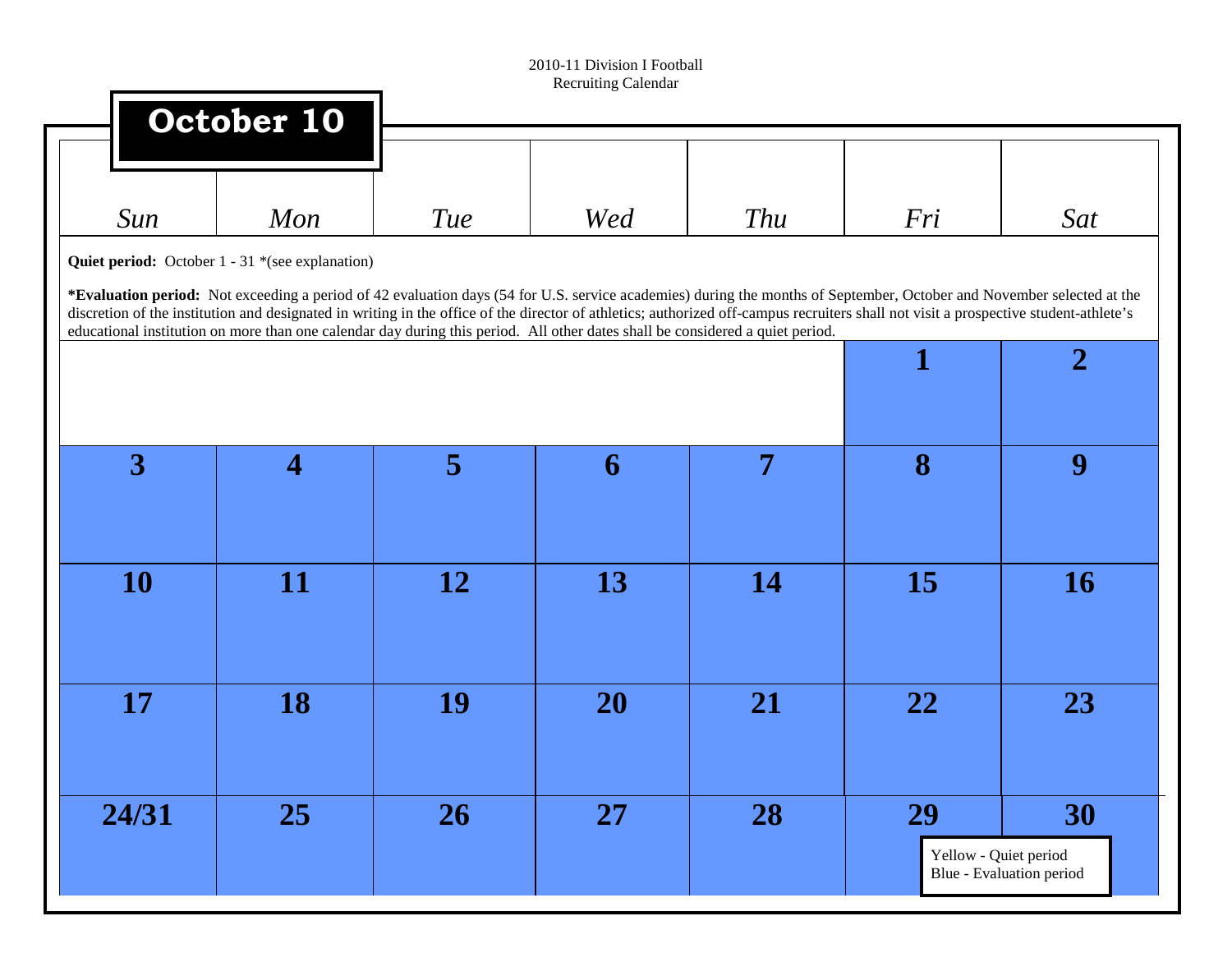|                                                                                                                                                                                                                                                                                                                                                                                                                                                                                                                                                                                                                                                                                                                                                                                                                                                     | November 10 |            | 2010-11 Division I Football<br>Recruiting Calendar |            |           |                                                                             |
|-----------------------------------------------------------------------------------------------------------------------------------------------------------------------------------------------------------------------------------------------------------------------------------------------------------------------------------------------------------------------------------------------------------------------------------------------------------------------------------------------------------------------------------------------------------------------------------------------------------------------------------------------------------------------------------------------------------------------------------------------------------------------------------------------------------------------------------------------------|-------------|------------|----------------------------------------------------|------------|-----------|-----------------------------------------------------------------------------|
| Sun                                                                                                                                                                                                                                                                                                                                                                                                                                                                                                                                                                                                                                                                                                                                                                                                                                                 | Mon         | <b>Tue</b> | Wed                                                | <b>Thu</b> | Fri       | Sat                                                                         |
| <b>Quiet period:</b> November 1 - 27*(see explanation)<br>*Evaluation period: November 1 - 27 -- Not exceeding a period of 42 evaluation days (54 for U.S. service academies) during the months of September, October and November<br>selected at the discretion of the institution and designated in writing in the office of the director of athletics; authorized off-campus recruiters shall not visit a prospective student-<br>athlete's educational institution on more than one calendar day during this period. All other dates shall be considered a quiet period.<br>**Contact period: November 28 - 30 -- Six in-person off-campus contacts per prospective student-athlete shall be permitted during this time period with not more than one<br>permitted in any one calendar week (Sunday through Saturday) or partial calendar week. |             |            |                                                    |            |           |                                                                             |
|                                                                                                                                                                                                                                                                                                                                                                                                                                                                                                                                                                                                                                                                                                                                                                                                                                                     |             | 2          | $\overline{3}$                                     | 4          | 5         | 6                                                                           |
| 7                                                                                                                                                                                                                                                                                                                                                                                                                                                                                                                                                                                                                                                                                                                                                                                                                                                   | 8           | 9          | <b>10</b>                                          | 11         | <b>12</b> | 13                                                                          |
| 14                                                                                                                                                                                                                                                                                                                                                                                                                                                                                                                                                                                                                                                                                                                                                                                                                                                  | 15          | <b>16</b>  | 17                                                 | <b>18</b>  | 19        | <b>20</b>                                                                   |
| 21                                                                                                                                                                                                                                                                                                                                                                                                                                                                                                                                                                                                                                                                                                                                                                                                                                                  | 22          | 23         | 24                                                 | <b>25</b>  | <b>26</b> | 27                                                                          |
| 28<br><b>Contact period:</b><br>November $28 - 30$ **                                                                                                                                                                                                                                                                                                                                                                                                                                                                                                                                                                                                                                                                                                                                                                                               | 29          | 30         |                                                    |            |           | Yellow - Quiet period<br>Blue - Evaluation period<br>Green - Contact period |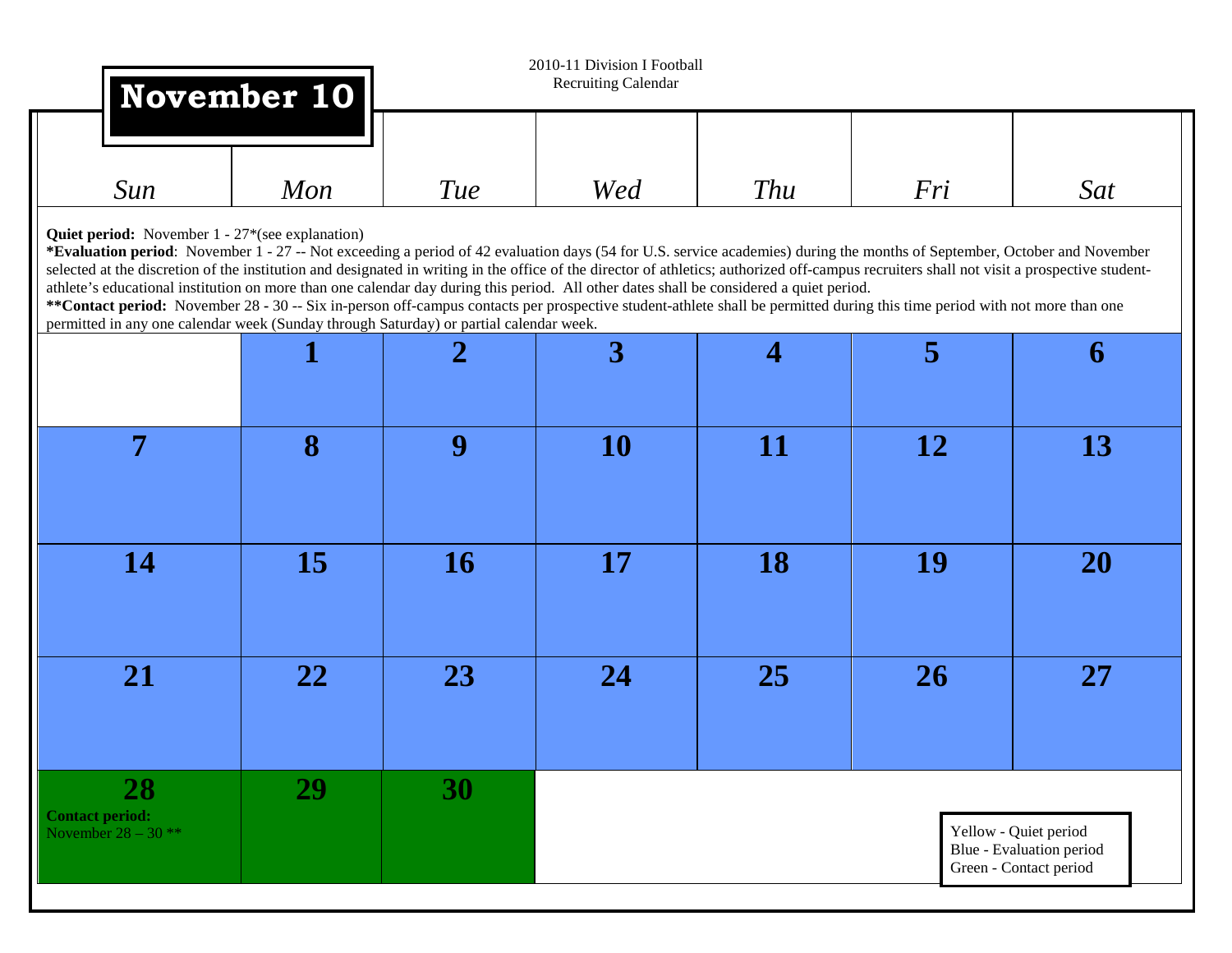| Sun                                                          | Mon                                                                                             | Tue                                                                                                                                                                                                                                                                                                                                                      |                                                                 | Wed | Thu                                                                                                                                                                                      | Fri                                                             | Sat                                                             |
|--------------------------------------------------------------|-------------------------------------------------------------------------------------------------|----------------------------------------------------------------------------------------------------------------------------------------------------------------------------------------------------------------------------------------------------------------------------------------------------------------------------------------------------------|-----------------------------------------------------------------|-----|------------------------------------------------------------------------------------------------------------------------------------------------------------------------------------------|-----------------------------------------------------------------|-----------------------------------------------------------------|
| Contact period: December 1 - 18<br>Quiet period: December 19 |                                                                                                 |                                                                                                                                                                                                                                                                                                                                                          |                                                                 |     | Junior college prospective student-athletes intending to enroll at midyear are<br>subject to these additional recruiting calendar restrictions:<br>Quiet period: December 12 and 17 - 18 |                                                                 |                                                                 |
| orientation sessions for all students.                       |                                                                                                 | <b>Dead period:</b> December 20 - 31 * Institutional staff members may have contact<br>with a prospective student-athlete who has been admitted for midyear enrollment,<br>provided the prospect has signed an NLI or other offer of admission and/or financial<br>aid to attend the institution and is required to be on campus to attend institutional |                                                                 |     | All junior college prospective student-athlete's intending to enroll at midyear<br>are subject to this additional recruiting calendar restriction.<br>Dead period: December 13 - 16      |                                                                 |                                                                 |
|                                                              |                                                                                                 |                                                                                                                                                                                                                                                                                                                                                          | <b>Contact period:</b><br>December 1 - 18                       |     | $\overline{2}$                                                                                                                                                                           | 3                                                               | 4                                                               |
| 5                                                            | 6                                                                                               |                                                                                                                                                                                                                                                                                                                                                          |                                                                 | 8   | 9                                                                                                                                                                                        | <b>10</b>                                                       | 11                                                              |
| 12                                                           | 13                                                                                              | 14                                                                                                                                                                                                                                                                                                                                                       |                                                                 | 15  | <b>16</b>                                                                                                                                                                                | 17                                                              | 18                                                              |
| See notes above<br>regarding junior<br>college prospects     | <b>See notes above</b><br>regarding junior<br>college prospects                                 | <b>See notes above</b><br>regarding junior<br>college prospects                                                                                                                                                                                                                                                                                          | <b>See notes above</b><br>regarding junior<br>college prospects |     | See notes above<br>regarding junior<br>college prospects                                                                                                                                 | <b>See notes above</b><br>regarding junior<br>college prospects | <b>See notes above</b><br>regarding junior<br>college prospects |
| <b>19</b><br><b>Quiet period</b>                             | <b>20</b><br><b>Dead period:</b><br>December $20 - 31$<br>(See note above)<br>regarding contact | 21                                                                                                                                                                                                                                                                                                                                                       |                                                                 | 22  | 23                                                                                                                                                                                       | 24                                                              | 25                                                              |
| 26                                                           | 27                                                                                              | 28                                                                                                                                                                                                                                                                                                                                                       |                                                                 | 29  | 30                                                                                                                                                                                       | 31                                                              | Green - Contact period<br>Yellow - Quiet period                 |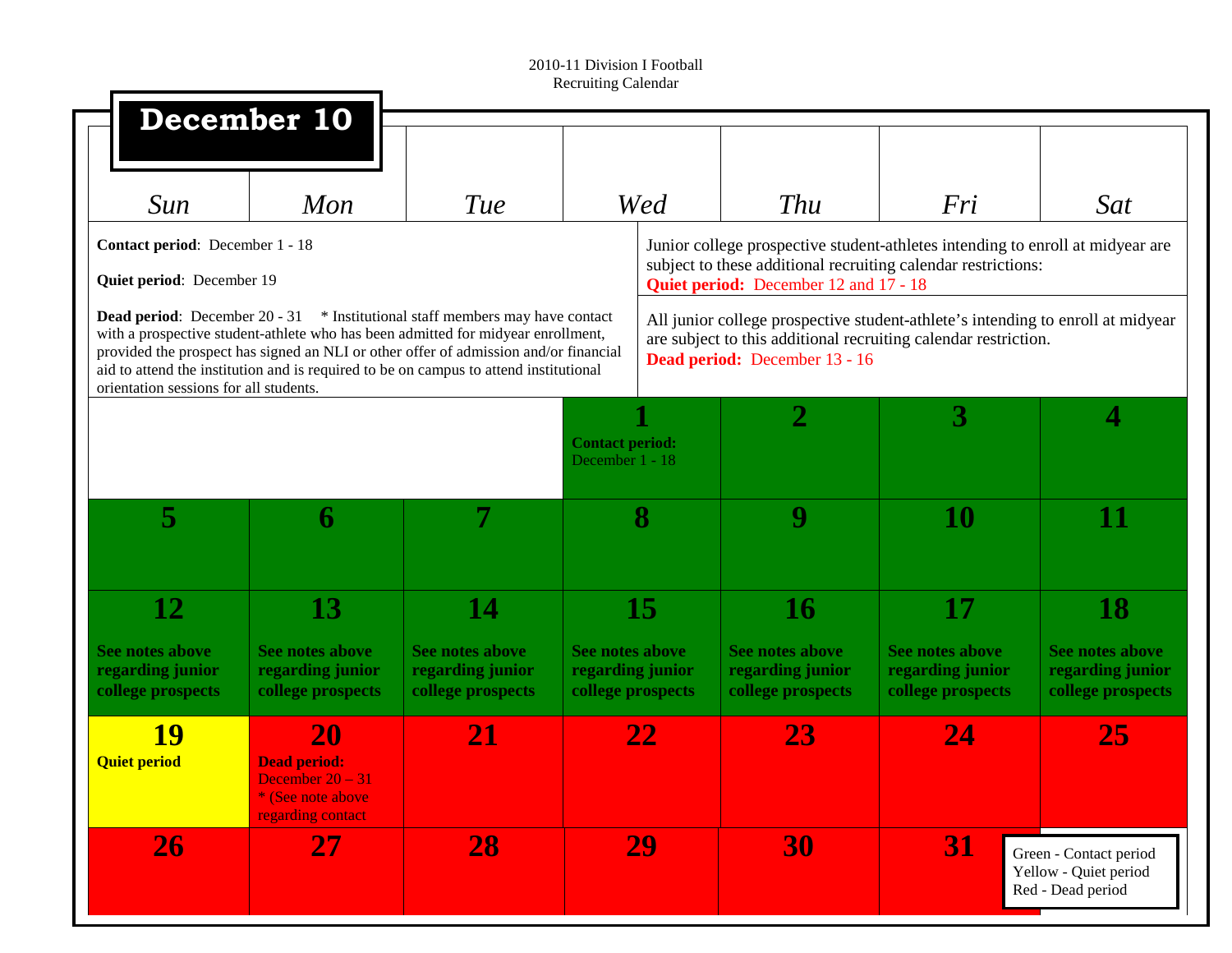|                                  | <b>January 11</b>                                                                                  |                                                                                                                            |           |            |                                                                                                                                                                                                                                                                                                                                                                                       |                                                                      |
|----------------------------------|----------------------------------------------------------------------------------------------------|----------------------------------------------------------------------------------------------------------------------------|-----------|------------|---------------------------------------------------------------------------------------------------------------------------------------------------------------------------------------------------------------------------------------------------------------------------------------------------------------------------------------------------------------------------------------|----------------------------------------------------------------------|
| Sun                              | Mon                                                                                                | Tue                                                                                                                        | Wed       | <b>Thu</b> | Fri                                                                                                                                                                                                                                                                                                                                                                                   | Sat                                                                  |
|                                  |                                                                                                    | <b>Dead period:</b> January $1 - 3$ <sup>*</sup> (see explanation below); 10 - 13 <sup>*</sup> (see explanation below); 31 |           |            |                                                                                                                                                                                                                                                                                                                                                                                       | <b>Dead period:</b>                                                  |
| Quiet period: January 9; 30      |                                                                                                    |                                                                                                                            |           |            |                                                                                                                                                                                                                                                                                                                                                                                       | January 1 -3 *See<br>note below regarding                            |
|                                  | Contact period: January 4 - 8; 14 - 29                                                             |                                                                                                                            |           |            |                                                                                                                                                                                                                                                                                                                                                                                       | contact                                                              |
| $\overline{2}$                   | 3                                                                                                  | $\overline{4}$<br><b>Contact period:</b><br>January 4 - 8                                                                  | 5         | 6          | 7                                                                                                                                                                                                                                                                                                                                                                                     | 8                                                                    |
| 9<br><b>Quiet period</b>         | <b>10</b><br><b>Dead period:</b><br><b>January 10 - 13</b><br>*See note below<br>regarding contact | 11                                                                                                                         | 12        | 13         | 14<br><b>Contact period"</b><br><b>January 14 - 29</b>                                                                                                                                                                                                                                                                                                                                | 15                                                                   |
| <b>16</b>                        | 17                                                                                                 | 18                                                                                                                         | 19        | <b>20</b>  | 21                                                                                                                                                                                                                                                                                                                                                                                    | 22                                                                   |
| 23                               | 24                                                                                                 | <b>25</b>                                                                                                                  | <b>26</b> | 27         | 28                                                                                                                                                                                                                                                                                                                                                                                    | 29                                                                   |
|                                  |                                                                                                    |                                                                                                                            |           |            |                                                                                                                                                                                                                                                                                                                                                                                       | Red - Dead period<br>Green - Contact period<br>Yellow - Quiet period |
| <b>30</b><br><b>Quiet period</b> | <b>31</b><br><b>Dead period</b>                                                                    | students.                                                                                                                  |           |            | * Institutional staff members may have contact with a prospective student-athlete who has been admitted for midyear<br>enrollment, provided the prospective student-athlete has signed a National Letter of Intent or other offer of admission and/or<br>financial aid to attend the institution and is required to be on campus to attend institutional orientation sessions for all |                                                                      |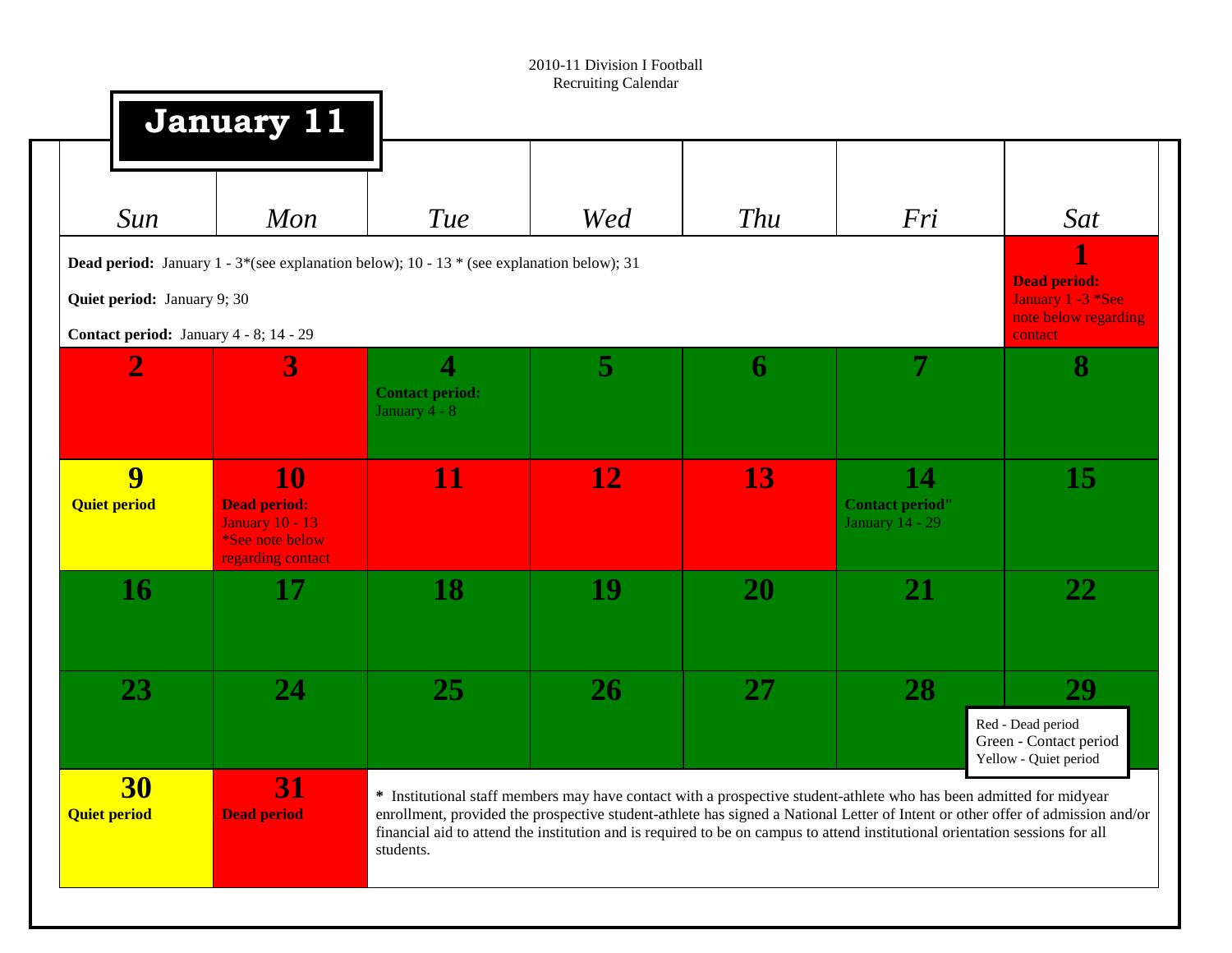|                                      |                         |                                         | 2010-11 Division I Football<br>Recruiting Calendar |           |                                         |                       |
|--------------------------------------|-------------------------|-----------------------------------------|----------------------------------------------------|-----------|-----------------------------------------|-----------------------|
|                                      | <b>February 11</b>      |                                         |                                                    |           |                                         |                       |
|                                      |                         |                                         |                                                    |           |                                         |                       |
|                                      |                         |                                         |                                                    |           |                                         |                       |
| Sun                                  | Mon                     | <b>Tue</b>                              | Wed                                                | Thu       | Fri                                     | Sat                   |
| Dead period: February 1 - 3          |                         |                                         |                                                    |           |                                         |                       |
| <b>Quiet period:</b> February 4 - 28 |                         |                                         |                                                    |           |                                         |                       |
|                                      |                         |                                         |                                                    |           |                                         |                       |
|                                      |                         |                                         |                                                    |           |                                         |                       |
|                                      |                         | 1                                       | $\overline{2}$                                     | 3         | $\overline{\mathbf{4}}$                 | 5                     |
|                                      |                         | <b>Dead period:</b><br>February $1 - 3$ |                                                    |           | <b>Quiet period:</b><br>February 4 - 28 |                       |
|                                      |                         |                                         |                                                    |           |                                         |                       |
| $\overline{\mathbf{6}}$              | $\overline{\mathbf{7}}$ | 8                                       | 9                                                  | <b>10</b> | <b>11</b>                               | <b>12</b>             |
|                                      |                         |                                         |                                                    |           |                                         |                       |
|                                      |                         |                                         |                                                    |           |                                         |                       |
| <b>13</b>                            | <b>14</b>               | <b>15</b>                               | <b>16</b>                                          | <b>17</b> | <b>18</b>                               | <b>19</b>             |
|                                      |                         |                                         |                                                    |           |                                         |                       |
|                                      |                         |                                         |                                                    |           |                                         |                       |
|                                      |                         |                                         |                                                    |           |                                         |                       |
| 20                                   | 21                      | $\overline{22}$                         | 23                                                 | 24        | 25                                      | 26                    |
|                                      |                         |                                         |                                                    |           |                                         |                       |
|                                      |                         |                                         |                                                    |           |                                         |                       |
| 27                                   | 28                      |                                         |                                                    |           |                                         | Red - Dead period     |
|                                      |                         |                                         |                                                    |           |                                         | Yellow - Quiet period |
|                                      |                         |                                         |                                                    |           |                                         |                       |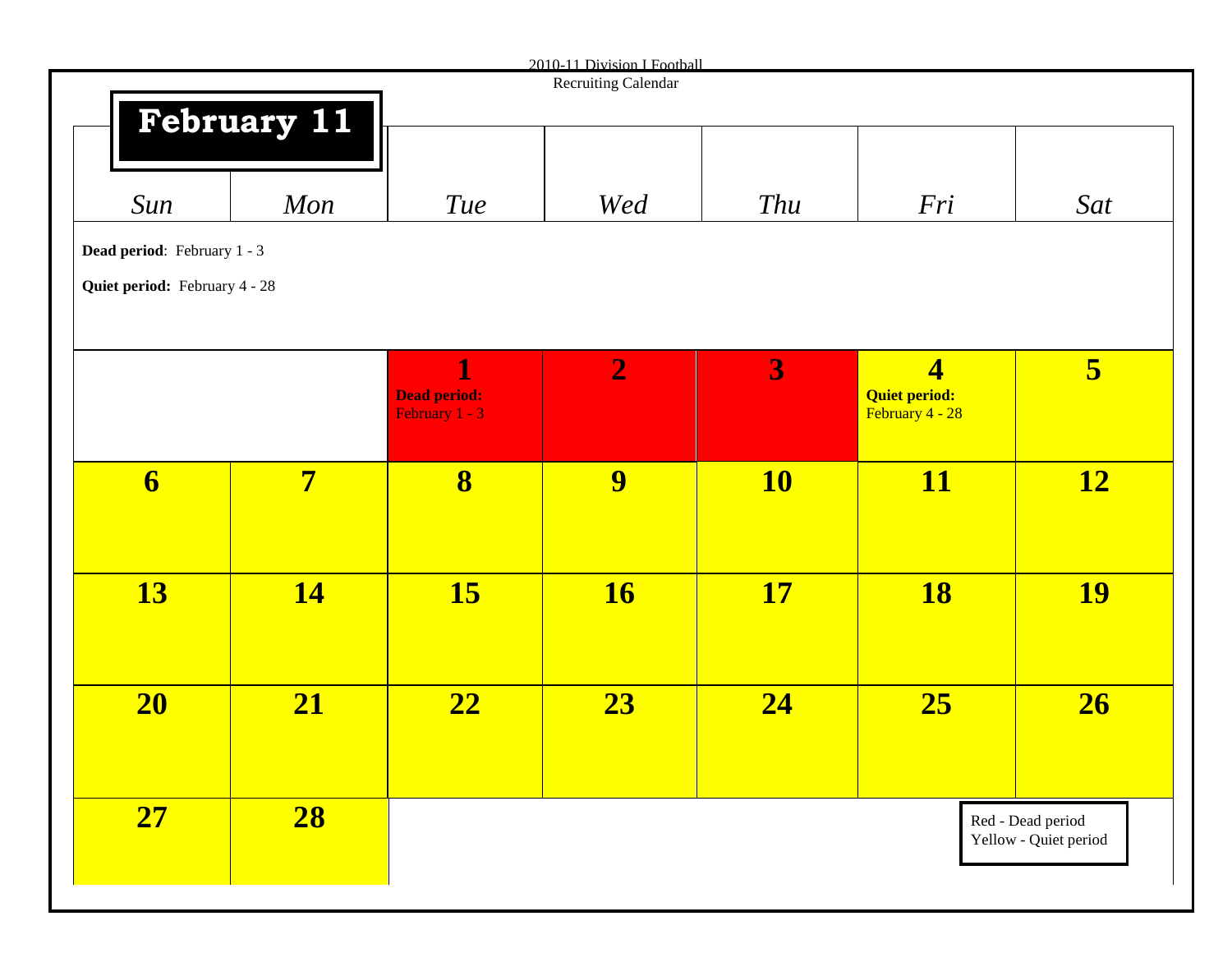| March 11                   |                         |             |                         |                         |                       |
|----------------------------|-------------------------|-------------|-------------------------|-------------------------|-----------------------|
| Mon                        | Tue                     | Wed         | <b>Thu</b>              | Fri                     | Sat                   |
| Quiet period: March 1 - 31 |                         |             |                         |                         |                       |
|                            | $\mathbf{1}$            | $\boxed{2}$ | $\overline{\mathbf{3}}$ | $\overline{\mathbf{4}}$ | 5 <sub>5</sub>        |
| $\overline{7}$             | $\overline{\mathbf{8}}$ | 9           | <b>10</b>               | <b>11</b>               | <b>12</b>             |
| <b>14</b>                  | <b>15</b>               | <b>16</b>   | <b>17</b>               | <b>18</b>               | <b>19</b>             |
| 21                         | $\boxed{22}$            | 23          | 24                      | 25                      | 26                    |
| 28                         | <b>29</b>               | <b>30</b>   | 31                      |                         | Yellow - Quiet period |
|                            |                         |             |                         |                         |                       |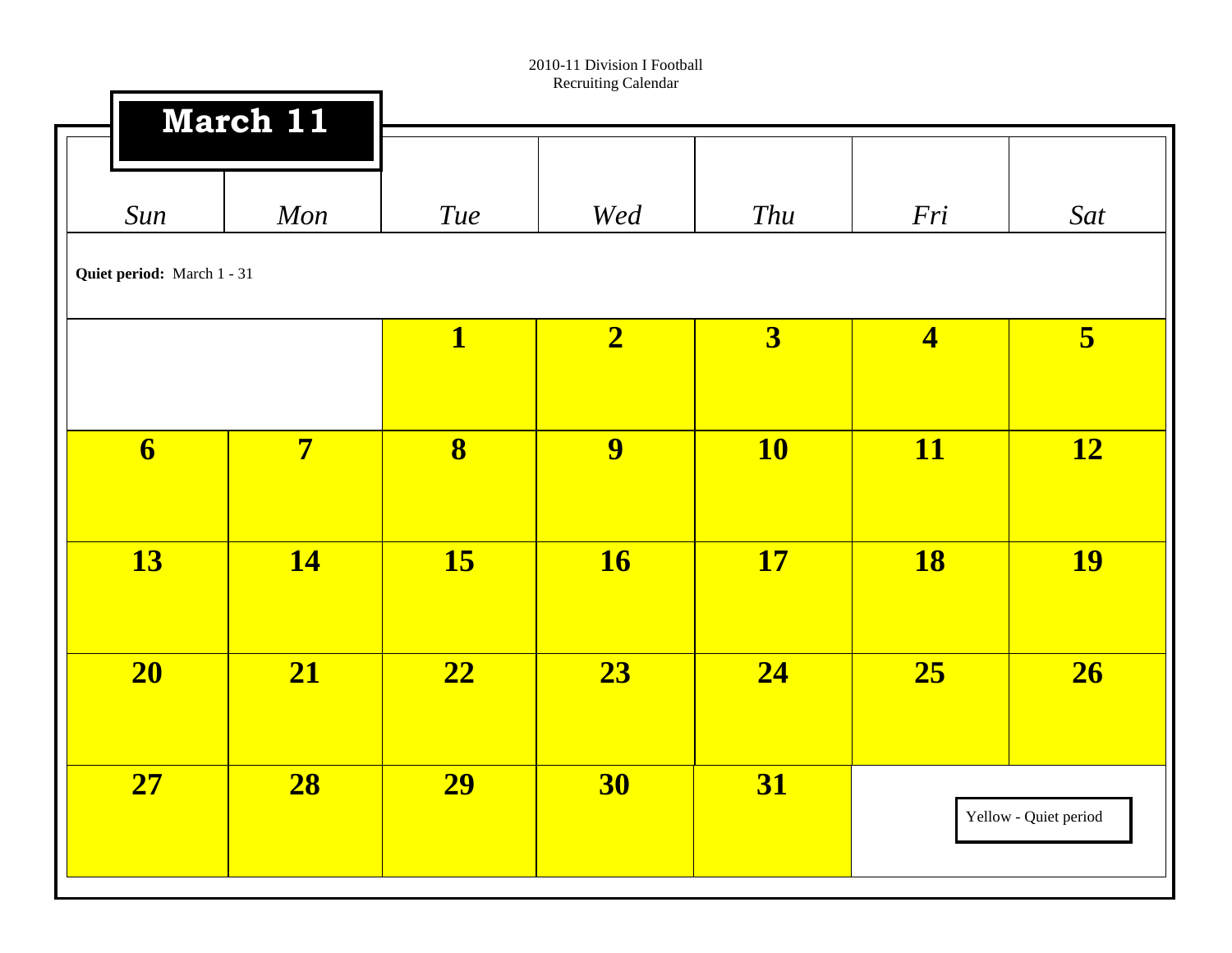| Sun                        | Mon                                                                                                                 | <b>Tue</b> | Wed       | Thu                     | Fri                                                                                                                                                                  | Sat                      |
|----------------------------|---------------------------------------------------------------------------------------------------------------------|------------|-----------|-------------------------|----------------------------------------------------------------------------------------------------------------------------------------------------------------------|--------------------------|
| Quiet period: April 1 - 14 |                                                                                                                     |            |           |                         |                                                                                                                                                                      |                          |
|                            | the member institution and designated in writing in the office of the director of athletics (see explanation below) |            |           |                         | Evaluation period: April 15 through May 31 * 168 evaluation days (216 for U.S. service academies) (excluding Memorial Day and Sundays) selected at the discretion of |                          |
|                            |                                                                                                                     |            |           |                         | 1                                                                                                                                                                    | $\overline{\mathbf{2}}$  |
|                            |                                                                                                                     |            |           |                         | <b>Quiet period:</b><br><b>April 1 - 14</b>                                                                                                                          |                          |
|                            |                                                                                                                     |            |           |                         |                                                                                                                                                                      | 9                        |
| $\overline{\mathbf{3}}$    | $\overline{\mathbf{4}}$                                                                                             | 5          | 6         | $\overline{\mathbf{7}}$ | 8                                                                                                                                                                    |                          |
|                            |                                                                                                                     |            |           |                         |                                                                                                                                                                      |                          |
| <b>10</b>                  | <b>11</b>                                                                                                           | <u>12</u>  | <b>13</b> | <b>14</b>               | <b>15</b><br><b>Quiet period:</b>                                                                                                                                    | <b>16</b>                |
|                            |                                                                                                                     |            |           |                         | April 15 - 30                                                                                                                                                        |                          |
| <b>16</b>                  | 17                                                                                                                  | 19         | <b>20</b> | 21                      | 22                                                                                                                                                                   | 23                       |
|                            |                                                                                                                     |            |           |                         |                                                                                                                                                                      |                          |
| $\overline{24}$            | 25                                                                                                                  | 26         | 27        | 28                      | 29                                                                                                                                                                   | 30                       |
|                            |                                                                                                                     |            |           |                         |                                                                                                                                                                      | Yellow - Quiet period    |
|                            |                                                                                                                     |            |           |                         |                                                                                                                                                                      | Blue - Evaluation period |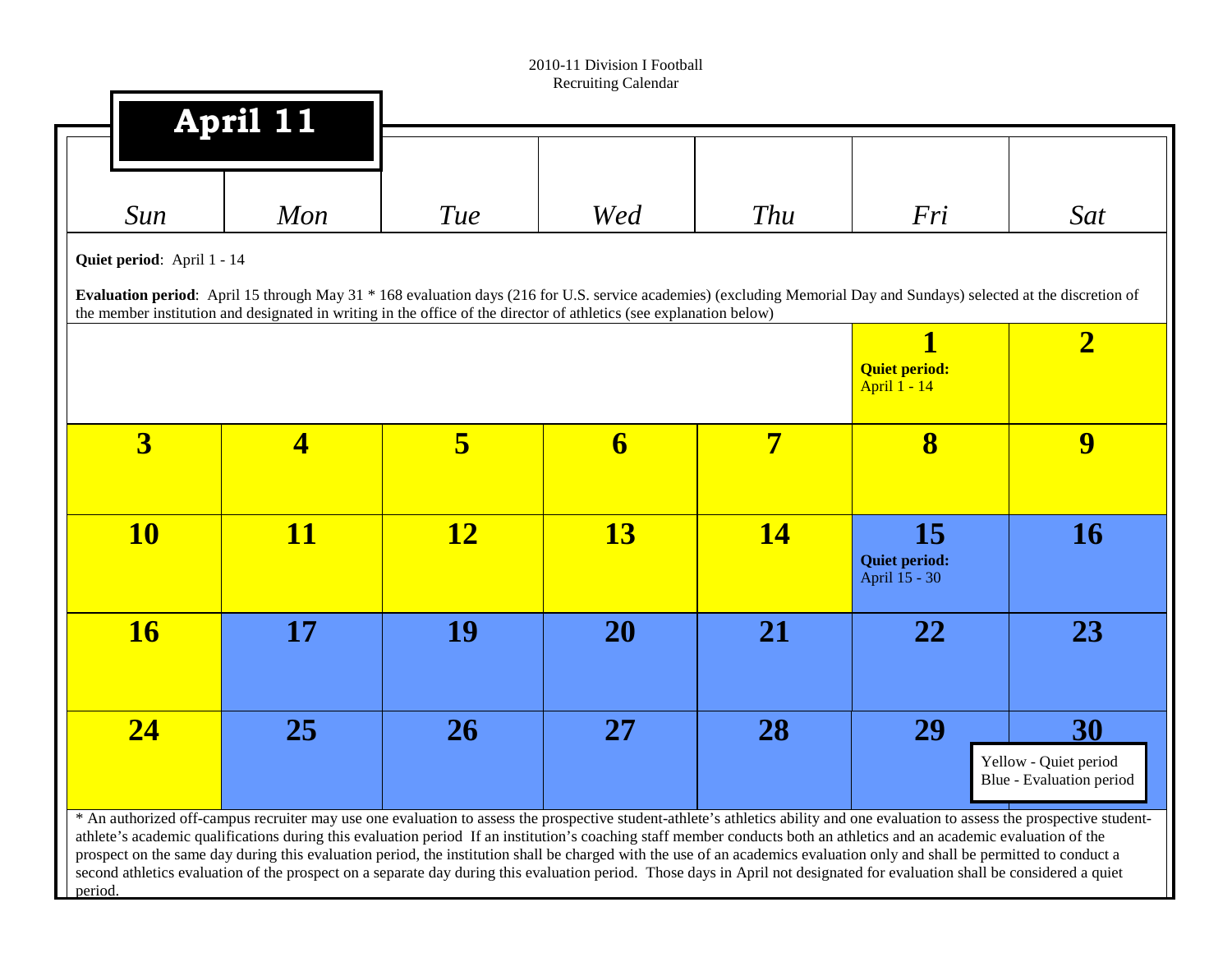| Mon       | Tue       | Wed                                                                               | Thu                                                                                          | Fri       | Sat                                                                                                                                                                                                                                                                                                                                                                                                                                                                                                                                                                                                                                                                                                                                                                          |
|-----------|-----------|-----------------------------------------------------------------------------------|----------------------------------------------------------------------------------------------|-----------|------------------------------------------------------------------------------------------------------------------------------------------------------------------------------------------------------------------------------------------------------------------------------------------------------------------------------------------------------------------------------------------------------------------------------------------------------------------------------------------------------------------------------------------------------------------------------------------------------------------------------------------------------------------------------------------------------------------------------------------------------------------------------|
|           |           |                                                                                   |                                                                                              |           |                                                                                                                                                                                                                                                                                                                                                                                                                                                                                                                                                                                                                                                                                                                                                                              |
| 2         | 3         | 4                                                                                 | 5                                                                                            | 6         | 7                                                                                                                                                                                                                                                                                                                                                                                                                                                                                                                                                                                                                                                                                                                                                                            |
| 9         | <b>10</b> | 11                                                                                | 12                                                                                           | 13        | <b>14</b>                                                                                                                                                                                                                                                                                                                                                                                                                                                                                                                                                                                                                                                                                                                                                                    |
| <b>16</b> | 17        | 18                                                                                | 19                                                                                           | <b>20</b> | 21                                                                                                                                                                                                                                                                                                                                                                                                                                                                                                                                                                                                                                                                                                                                                                           |
| 23        | 24        | 25                                                                                | 26                                                                                           | 27        | 28                                                                                                                                                                                                                                                                                                                                                                                                                                                                                                                                                                                                                                                                                                                                                                           |
| 30        | 31        |                                                                                   |                                                                                              |           | Blue - Evaluation period<br>Yellow - Quiet period                                                                                                                                                                                                                                                                                                                                                                                                                                                                                                                                                                                                                                                                                                                            |
|           |           | designated above for evaluation opportunities shall be considered a quiet period. | the member institution and designated in writing in the office of the director of athletics. |           | Evaluation period: April 15 through May 31 * 168 evaluation days (216 for U.S. service academies) (excluding Memorial Day and Sundays) selected at the discretion of<br>* An authorized off-campus recruiter may use one evaluation to assess the prospect's athletics ability and one evaluation to assess the prospect's academic qualifications during this evaluation<br>period). If an institution's coaching staff member conducts both an athletics and an academic evaluation on the same day during this evaluation period, the institution shall be charged with the<br>use of an academics evaluation only and shall be permitted to conduct a second athletics evaluation of the prospect on a separate day during this evaluation period. Those days in May not |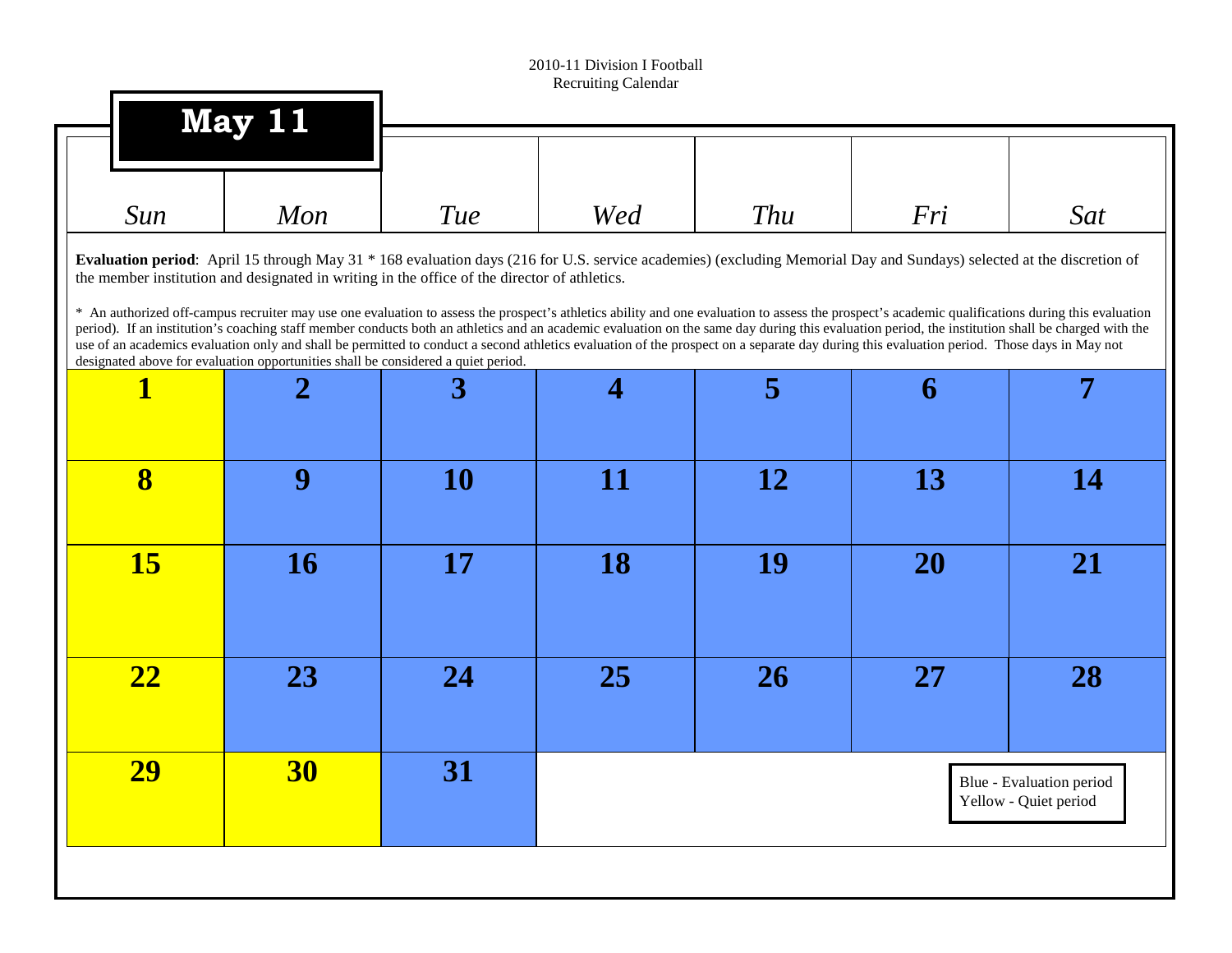|                           | June 11                 |                |                         |                         |                         |                         |
|---------------------------|-------------------------|----------------|-------------------------|-------------------------|-------------------------|-------------------------|
| Sun                       | Mon                     | <b>Tue</b>     | Wed                     | Thu                     | Fri                     | Sat                     |
| Quiet period: June 1 - 30 |                         |                |                         |                         |                         |                         |
|                           |                         |                | $\overline{\mathbf{1}}$ | $\overline{\mathbf{2}}$ | $\overline{\mathbf{3}}$ | $\overline{\mathbf{4}}$ |
| 5                         | $\overline{\mathbf{6}}$ | $\overline{7}$ | $\overline{\mathbf{8}}$ | $\overline{9}$          | <b>10</b>               | <b>11</b>               |
| <b>12</b>                 | <b>13</b>               | <b>14</b>      | <b>15</b>               | <b>16</b>               | <b>17</b>               | <b>18</b>               |
| <b>19</b>                 | <b>20</b>               | 21             | $\overline{22}$         | 23                      | $\overline{24}$         | 25                      |
| 26                        | 27                      | 28             | <b>29</b>               | 30                      |                         | Yellow - Quiet period   |